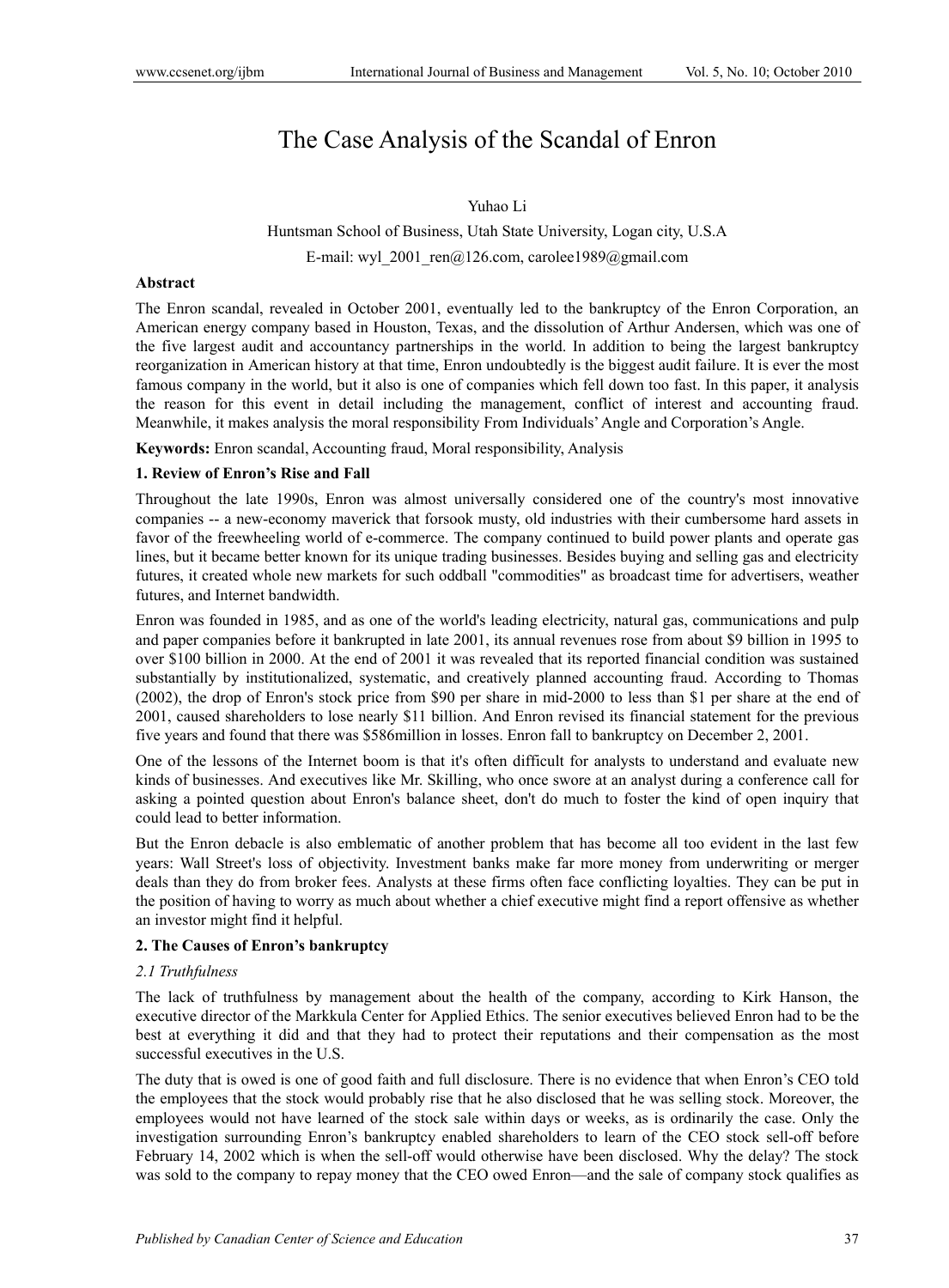an exception under the ordinary director and officer disclosure requirement. It does not have to be reported until 45 days after the end of the company's fiscal year. (The Conference Board, Inc., 845)

## *2.2 Interest*

It has been suggested that conflicts of interest and a lack of independent oversight of management by Enron's board contributed to the firm's collapse. Moreover, some have suggested that Enron's compensation policies engendered a myopic focus on earnings growth and stock price. In addition, recent regulatory changes have focused on enhancing the accounting for SPEs and strengthening internal accounting and control systems. We review these issues, beginning with Enron's board. (Gillan SL, Martin JD, 2007)

The conflict of interest between the two roles played by Arthur Andersen, as auditor but also as consultant to Enron. While investigations continue, Enron has sought to salvage its business by spinning off various assets. It has filed for Chapter 11 bankruptcy, allowing it to reorganise while protected from creditors. Former chief executive and chairman Kenneth Lay has resigned, and restructuring expert Stephen Cooper has been brought in as interim chief executive. Enron's core business, the energy trading arm, has been tied up in a complex deal with UBS Warburg. The bank has not paid for the trading unit, but will share some of the profits with Enron.

#### *2.3 Enron and the reputation of Arthur Andersen*

The revelation of accounting irregularities at Enron in the third quarter of 2001 caused regulators and the media to focus extensive attention on Andersen. The magnitude of the alleged accounting errors, combined with Andersen's role as Enron's auditor and the widespread media attention, provide a seemingly powerful setting to explore the impact of auditor reputation on client market prices around an audit failure. CP investigates the share price reaction of Andersen's clients to various information events that could lead investors to revise their beliefs regarding Andersen's reputation.( Nelson KK, Price RA, Rountree BR, 2008)

Perhaps most damaging to Andersen's reputation was their admission on January 10, 2002 that employees of the firm had destroyed documents and correspondence related to the Enron engagement. For a sample of S&P 1500 firms, CP reports that in the 3-day window following the shredding announcement  $(0, +2)$ , Andersen clients experienced a significant −2.03% market reaction, and this reaction was significantly more negative than for Big 4 clients. Andersen's Houston office clients, where Enron was headquartered, experienced an even stronger negative market reaction than Andersen's non-Houston clients.2 Overall, CP concludes the shredding announcement had a significant impact on the perceived quality of Andersen's audits, and that the resulting loss of reputation had a negative effect on the market values of the firm's other clients.

In this study, we report new findings that shed light on whether this event study evidence is consistent with an auditor reputation effect. In so doing, we do not suggest that auditor reputation does not matter. As discussed above, there is ample evidence that reputation is important to auditors and their clients. Rather, our purpose is to determine whether client returns around Andersen's shredding announcement and related events can be considered evidence of a reputation effect, or whether the results are confounded by other effects.

*2.4 An important factor: accounting fraud (using "mark to market" and SPE as tools)* 

## 2.4.1 Mark to market

As a public company, Enron was subject to external sources of governance including market pressures, oversight by government regulators, and oversight by private entities including auditors, equity analysts, and credit rating agencies. In this section we recap the key external governance mechanisms, with emphasis on the role of external auditors. This method requires that once a long-term contract was signed, the amount of which the asset theoretically will sell on the future market is reported on the current financial statement.

In order to keep appeasing the investors to create a consistent profiting situation in the company, Enron traders were pressured to forecast high future cash flows and low discount rate on the long-term contract with Enron. The difference between the calculated net present value and the originally paid value was regarded as the profit of Enron. In fact, the net present value reported by Enron might not happen during the future years of the long-term contract.

There is no doubt that the projection of the long-term income is overly optimistic and inflated.

## 2.4.2 SPE—Special Purpose Entity

Accounting rule allow a company to exclude a SPE from its own financial statements if an independent party has control of the SPE, and if this independent party owns at least 3 percent of the SPE.

Enron need to find a way to hide the debt since high debt levels would lower the investment grade and trigger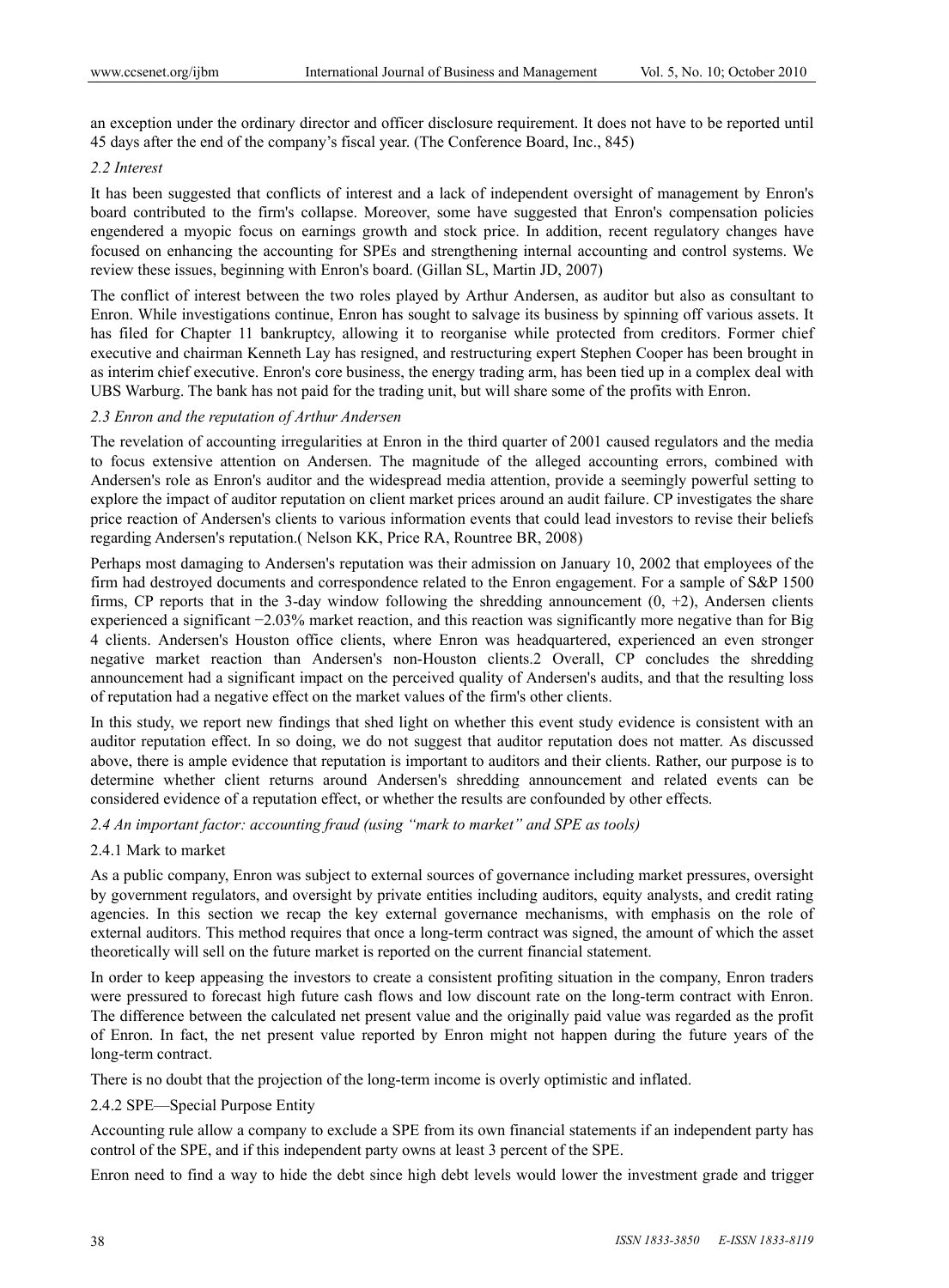banks to recall money.

Using the Enron's stock as collateral, the SPE, which was headed by the CFO, Fastow, borrowed large sums of money. And this money was used to balance Enron's overvalued contracts. Thus, the SPE enable the Enron to convert loans and assets burdened with debt obligations into income.

In addition, the taking over by the SPE made Enron transferred more stock to SPE.

However, the debt and assets purchased by the SPE, which was actually burdened with large amount of debts, were not reported on Enron's financial report.

The shareholders were then misled that debt was not increasing and the revenue was even increasing.

## **3. Prisoner's dilemma shown in Enron's case**

At the time of the firm's collapse, Enron was engaged in a wide range of activities including energy production and the trading of energy-related commodities and derivatives. As such, many of its activities were potentially subject to oversight by the Commodities and Futures Trading Commission (CFTC) or the Federal Energy Regulatory Commission (FERC). The CFTC's primary mission is to ensure that the commodity futures and options markets operate in an open and competitive manner, while the FERC regulates the interstate transmission and market for energy products. Of course, the primary source of federal oversight for publicly traded firms is the Securities and Exchange Commission (SEC). We discuss each of these in turn.

In the zero-sum game, each party is trying to secure more gains for themselves even if the best outcome is cooperating with each other. Obviously, to pursue maximum profits, wrong doings like accounting fraud will harm the shareholders' interests. Arthur Andersen, as auditor but also as consultant to Enron, has to be responsible for both managers and shareholders since the provided accounting information has a direct influence on economic benefits of both parties. Clearly, the managers and Arthur Andersen chose betraying the shareholders to maximize their self interests.

## **4. Who was morally responsible for the collapse of ENRON?**

## *4.1 From Individuals' Angle*

As corporate acts originate in the choices and actions of human individuals, it is these individuals who must be seen as the primary bearers of moral duties and moral responsibility.

The then chairman of the board, Kenneth Lay, and CEO, Jeffrey Skilling, to allowed the then CFO, Andrew Fastow, to build private cooperate institution secretly and then transfered the property illegally. The CFO, Andrew Fastow, violated his professional ethics and took the crime of malfeasance.

When the superior, the chairman of the board of Kenneth Lay and CEO Jeffrey Skilling, ordered conspiratorial employees to carry out an act that both of them knowing is wrong, these employees are also morally responsible for the act.

The courts will determine the facts but regardless of the legal outcome, Enron senior management gets a failing grade on truth and disclosure. The purpose of ethics is to enable recognition of how a particular situation will be perceived. At a certain level, it hardly matters what the courts decide. Enron is bankrupt—which is what happened to the company and its officers before a single day in court. But no company engaging in similar practices can derive encouragement for any suits that might be terminated in Enron's favor. The damage to company reputation through a negative perception of corporate ethics has already been done.

Arthur Andersen violated its industry specifications as a famous certified public accountant.

# *4.2 From Corporation's Angle*

The acts of a corporation's managers are attributed to the corporation so long as the managers act within their authority. However, the shareholders of Enron didn't know and realize this matter from the superficial high stock price. Therefore, the whole corporation was not of responsibility for this scandal. Actually, if the board and other shareholders paid more attention to those decisions made by the chief, CEO, CFO and those relevant staffs, ENRON can avoid this result.

# **5. The warning of Enron's scandal**

(1) There should be a healthy corporate culture in a company. In Enron's case, its corporate culture played an important role of its collapse. The senior executives believed Enron had to be the best at everything it did and the shareholders of the board, who were not involved in this scandal, were over optimistic about Enron's operating conditions. When there existed failures and losses in their company performance, what they did was covering up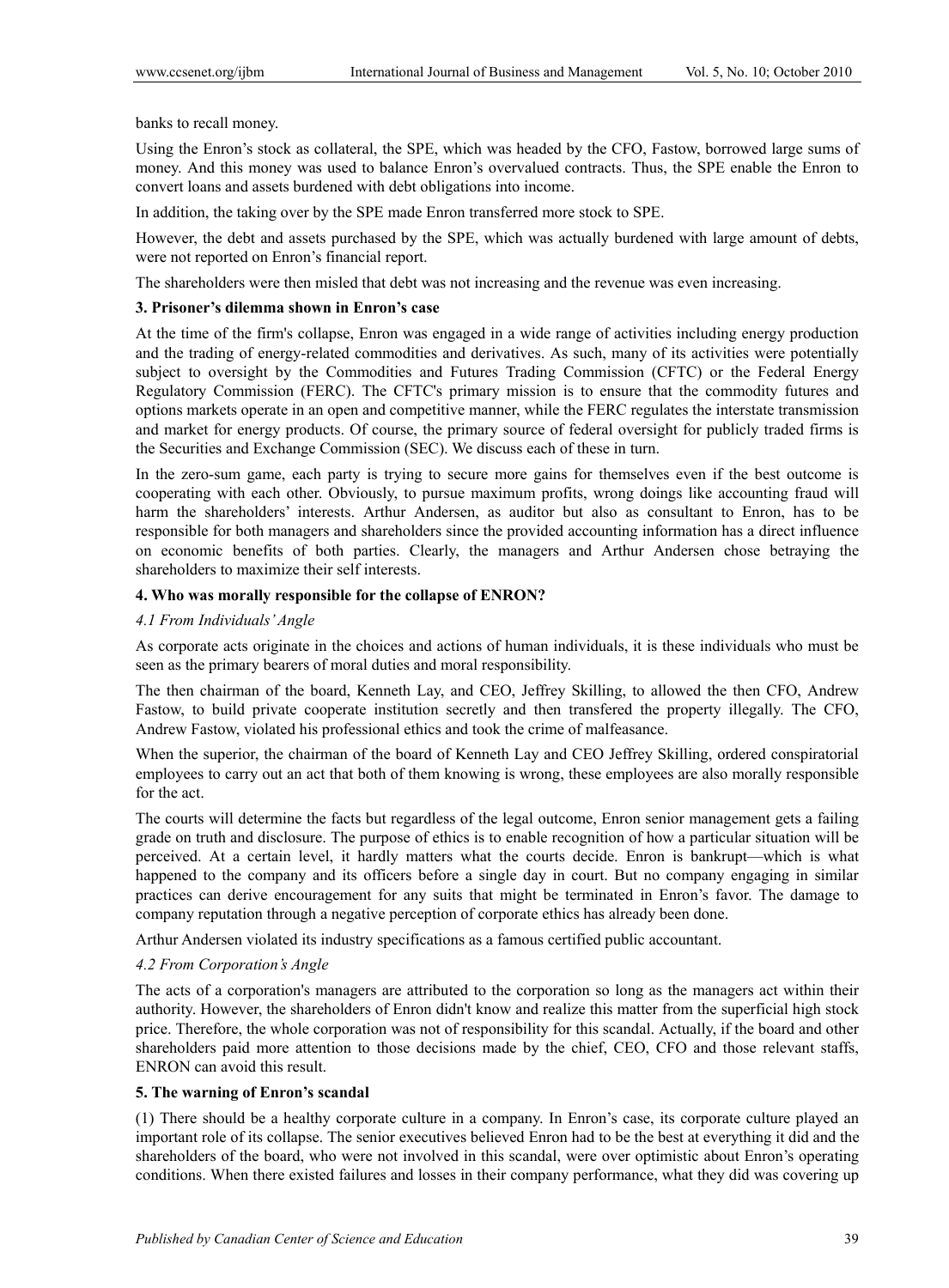their losses in order to protect their reputations instead of trying to do something to make it correct. The "to-good-to-be-true" should be paid more attention by directors of board in a company.

(2) A more complete system is needed for owners of a company to supervise the executives and operators and then get the idea of the company's operating situation. There is no doubt that more governance from the board may keep Enron from falling to bankruptcy. The boards of directors should pay closer attention on the behavior of management and the way of making money. In addition, Enron's fall also had strikingly bad influence on the whole U.S. economy. Maybe the government also should make better regulations or rules in the economy.

(3) "Mark to market" is a plan that Jeffrey Skilling and Andrew Fastow proposed to pump the stock price, cover the loss and attract more investment. But it is impossible to gain in a long-term operation in this way, and so it is clearly immoral and illegal. However, it was reported that the then US Security and Exchange Commission allowed them to use "mark to market" accounting method. The ignorance of the drawbacks of this accounting method by SEC also caused the final scandal. Thus, an accounting system which can disclose more financial information should be created as soon as possible.

(4) Maybe business ethics is the most thesis point people doing business should focus on. As a loyal agent of the employer, the manager has a duty to serve the employer in whatever ways will advance the employer's self-interest. In this case, they violated the principle to be loyal to the agency of their ENRON. Especially for accountants, keeping a financial statement disclosed with true profits and losses information is the basic responsibility that they should follow.

## **References**

Gillan SL, & Martin JD. (2007). Corporate governance post-Enron: Effective reforms, or closing the stable door?. *Journal of Corporate Finance,* 13(5): 929-958. (December 2007)

He Xuefei. (2008). The Responsibility of False Accounting and Governance. *Journal of Central South University of Forestry & Technology (Social Sciences),*2(4): 69-72.

Larry Rittenberg, Mark A. Covaleski. (2001). Internalization versus externalization of the internal audit function: an examination of professional and organizational imperatives. *Accounting, Organizations and Society,* 26: 617-641.

Luo Yunxuan and Peng Zhijun. (2002). The Analysis on Effecting a Radical Cure Accounting Fraud by the Corporations Which Have Come into the Market from Enron Company Bankruptcy. *Economy & Auditstudy,*  17(4):32-35.

Nelson KK, Price RA, & Rountree BR. (2008). The market reaction to Arthur Andersen's role in the Enron scandal: Loss of reputation or confounding effects?. *Journal of Accounting & Economics,* 46(2-3): 279-293. (December 2008)

NEWS CD-ROM: Enron's Fall In Manuel G. Velasquez, Business Ethics, A Teaching and Learning Classroom Edition: Concepts and Cases, 6/E. upper saddle river, New Jersey: Pearson Education Inc. pp.53-55

Robert Bricker, Kenneth Borokhovich and Betty Simkins. (2003). Critical Perspectives on Accounting. *The Impact of Accounting Research on Finance,* 14:13-15. (February 2002)

Shen Zhenyu, Wang Jinsheng and Xue Shuang. (2004). Orientation Conflict of Accounting Standards Setting. *Journal of Finance and Economics,* 30(6): 77-85.

The Conference Board, Inc., 845 Third Avenue, New York, NY 10022-6679. [Online] Available: www.conference-board.org.

Thomas, Booth Cathey. (2002). Called to Account. [Online] Available: http:// www.time.com/time/business/article/0,8599,263006,00.html (April 7, 2010)

Wang Xiaoyan, Zhang Guoqing and Sun Lifeng. (2006). Apocalypse to China Accountant Work from the Accountant Reform after Enron Time. *Journal of North China Institute of Water Conservancy and Hydroelectric Power (Social Science),* 22(4): 37-39.

Xu Huanzhang, Peng Lilin and Li Panghui. (2005). Analysis of the strategies of avoiding the accounting fabrication. *Journal of Xi'an University of Engineering Science and Technology,* 19(4): 469-473.

Xu Jing. (2005). Profound Considerations about the Enron Event. *Sci/Tech Information Development & Economy,*  15(8): 116-118.